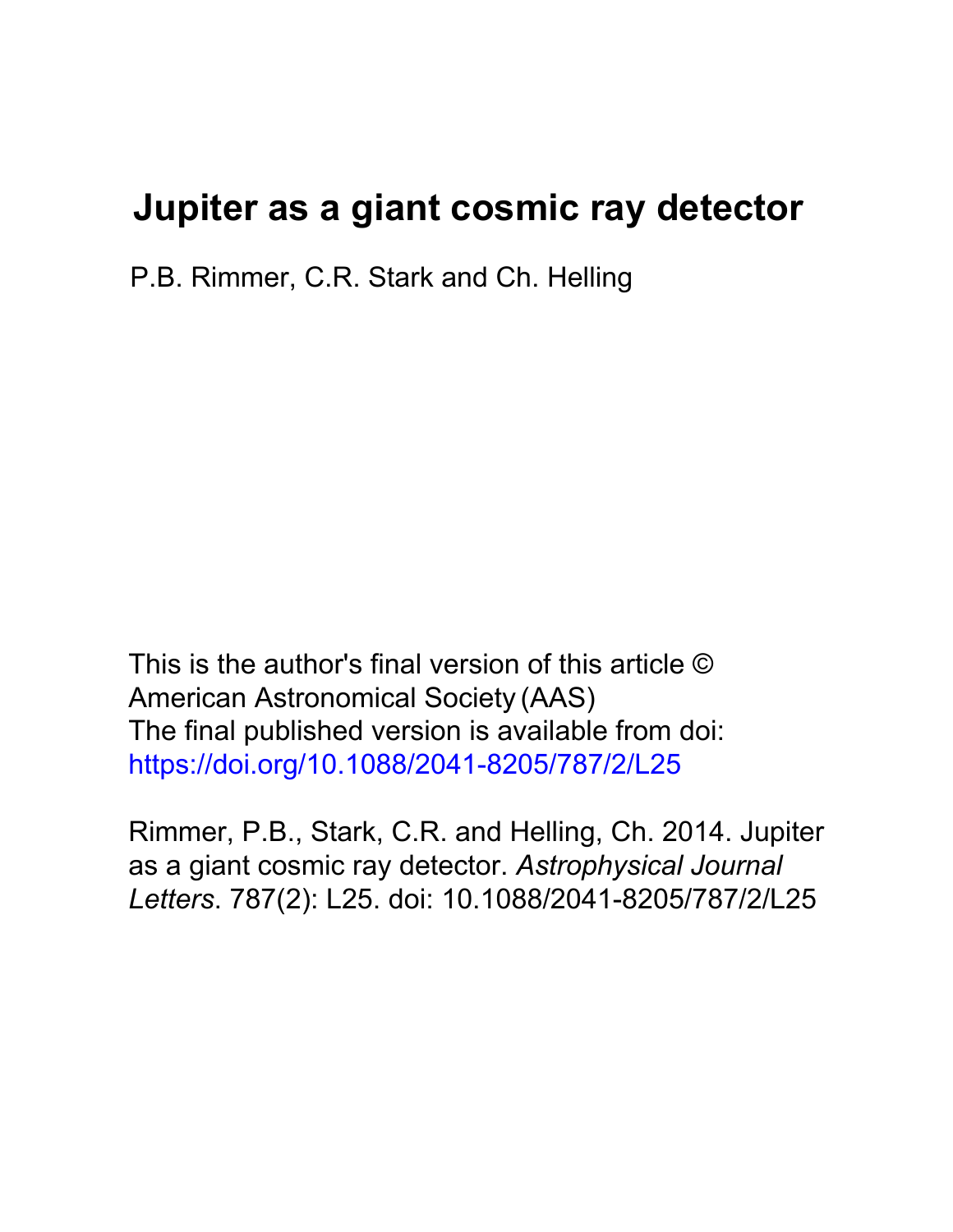# Jupiter as a Giant Cosmic Ray Detector

P. B. Rimmer, C. R. Stark & Ch. Helling

SUPA, School of Physics & Astronomy, University of St Andrews, North Haugh, St Andrews, KY16 9SS,

UK

pr33@st-andrews.ac.uk

# ABSTRACT

We explore the feasibility of using the atmosphere of Jupiter to detect Ultra-High-Energy Cosmic Rays (UHECR's). The large surface area of Jupiter allows us to probe cosmic rays of higher energies than previously accessible. Cosmic ray extensive air showers in Jupiter's atmosphere could in principle be detected by the Large Area Telescope (LAT) on the Fermi observatory. In order to be observed, these air showers would need to be oriented toward the Earth, and would need to occur sufficiently high in the atmosphere that the gamma rays can penetrate. We demonstrate that, under these assumptions, Jupiter provides an effective cosmic ray "detector" area of  $3.3 \times 10^7$  km<sup>2</sup>. We predict that Fermi-LAT should be able to detect events of energy >  $10^{21}$  eV with fluence  $10^{-7}$  erg cm<sup>-2</sup> at a rate of about one per month. The observed number of air showers may provide an indirect measure of the flux of cosmic rays  $\gtrsim 10^{20}$  eV. Extensive air showers also produce a synchrotron signature that may be measurable by ALMA. Simultaneous observations of Jupiter with ALMA and Fermi-LAT could be used to provide broad constraints on the energies of the initiating cosmic rays.

Subject headings: cosmic rays — planets and satellites: individual (Jupiter) — gamma rays: general submillimeter: general

#### 1. Introduction

When a cosmic ray proton or nucleus of sufficient energy collides with the nucleus of a molecule in Earth's atmosphere, the result is a shower of particles spread horizontally over kilometers. For example, a 10<sup>19</sup> eV cosmic ray will produce an extensive air shower spread over a few km<sup>2</sup> at sea level. These extensive air showers were independently observed and identified by [Rossi \(1934](#page-8-0)) and [Auger et al. \(1939](#page-7-0)). The relationship between the depth-dependent composition and the geometrical extent of extensive air showers as well as the composition and energy of the cosmic ray responsible for the primary event can in some cases be determined by reconstructing specific events from observation, such as by the Auger Observatory [\(Abraham et al. 2010\)](#page-7-1).

The energy of an extensive air shower is defined here as the energy of the particle responsible for the primary event. The most energetic extensive air showers detected have energies of  $E_0 \sim 10^{20}$ eV. The existence of cosmic rays of  $\geq 10^{20}$  eV would violate the Greisen Zatsepin Kuzmin (GZK) limit [\(Greisen 1966;](#page-8-1) [Zatsepin & Kuz'min 1966\)](#page-8-2), and explaining the origin and survival of particles at these energies would require either new physics or a nearby source of  $\geq 10^{20}$  eV cosmic rays [\(Bertolami & Carvalho 2000](#page-7-2)). Upper limits for the cosmic ray flux at these energies is severely detector limited, and the probability of detecting events  $> 10^{20}$  eV becomes vanishingly small.

Are there cosmic rays of energy  $\gg 10^{20}$  eV, and if so, how can they be detected? Possible indirect detection strategies for cosmic rays over a wide range of energies involve gamma ray observations of e.g. the galactic center [\(Su et al. 2010\)](#page-8-3), regions of dark matter [\(Sciama 2000](#page-8-4)), and molecular clouds [\(Casanova et al. 2010](#page-7-3)).

Atmospheres of planets and stars could themselves act as large detectors for indirect detection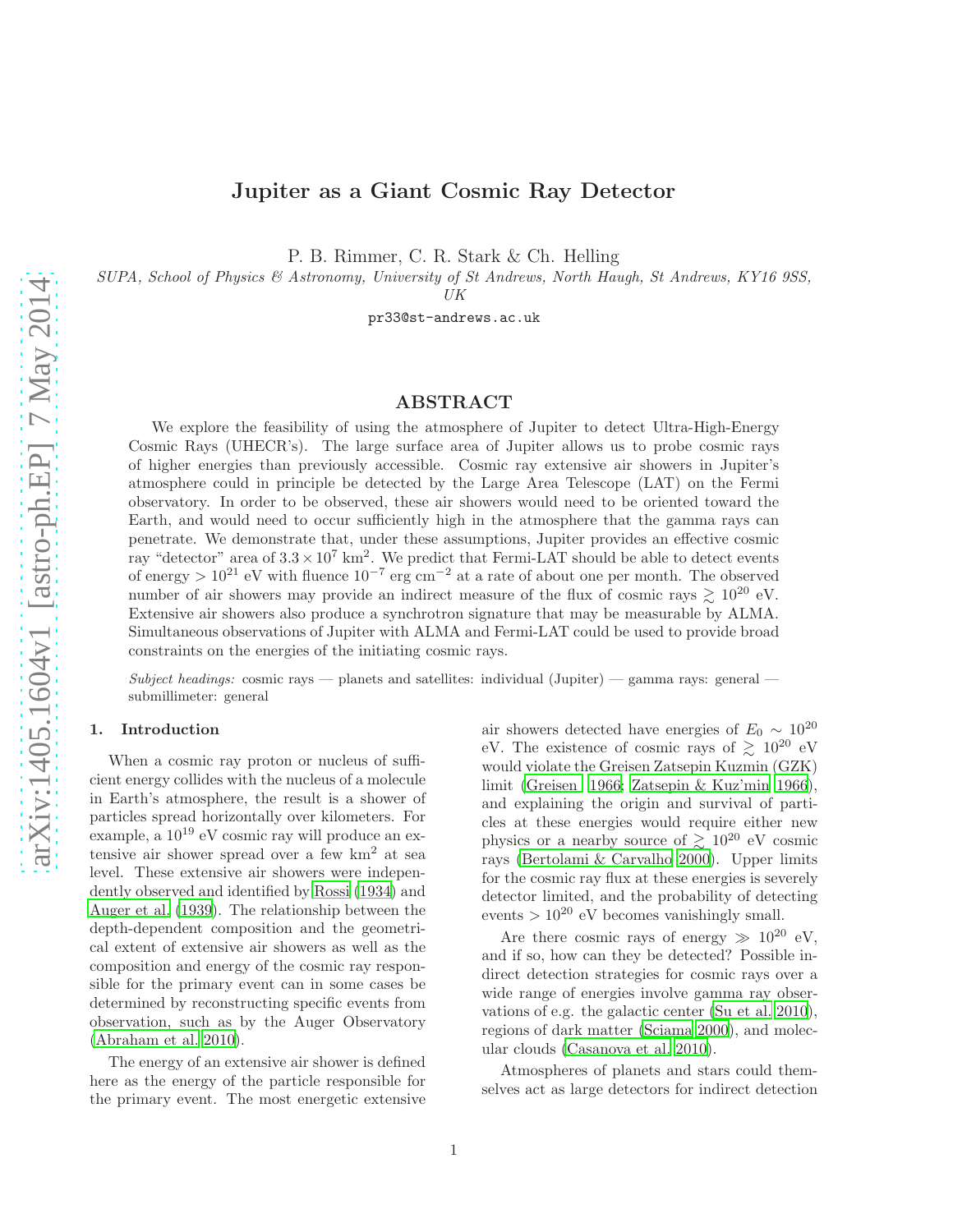of very energetic cosmic ray events. The cosmic ray induced gamma ray emission in Earth's atmosphere has been mapped by [Petry \(2005\)](#page-8-5) and has recently been measured by Fermi in order to constrain the cosmic ray spectrum between 90 GeV and 6 TeV [\(Fermi-LAT Collaboration et al. 2014\)](#page-8-6). Searching for energetic cosmic ray events in the atmosphere of our Sun is difficult because the Sun itself is the source of energetic particles as well as gamma radiation (e.g. [Kanbach et al. 1993](#page-8-7)). Nevertheless, quiescent solar gamma radiation is detected by the Fermi satellite, and is attributed to cosmic rays [\(Orlando et al. 2009,](#page-8-8) using the model of [Seckel et al. 1991\)](#page-8-9).

Jupiter is a natural candidate for remote detection of extensive air showers, because it is a large dense object that is not expected to produce its own gamma ray emission. Jupiter has been seen in in auroral emission, due to a complex interplay between volcanic particulates from Io, the Jovian magnetosphere and the solar wind (see, eg. [Kim et al. 1998\)](#page-8-10). There is a tentative gamma ray detection from Jupiter, setting a flux limit of  $6.3 \times 10^{-7}$  erg cm<sup>-2</sup> s<sup>-1</sup> [\(Fichtel et al. 1975\)](#page-8-11). The cause of this emission is unknown. [de Pater \(2004\)](#page-7-4) has measured the radio synchrotron variability on Jupiter with LOFAR, and this variability is similar to the variability observed in brown dwarfs [\(Heinze et al. 2013](#page-8-12)).

In this paper, we explore the feasibility of treating Jupiter as a detector of galactic cosmic ray events of energy  $E_0 > 10^{20}$  eV. In Section [2](#page-2-0) we estimate how often these cosmic ray events can occur within Jupiter's atmosphere. We discuss the electromagnetic component of the shower in a model atmosphere of Jupiter in Section [3.](#page-2-1) In Section [4,](#page-3-0) we discuss gamma ray emission (Sect. [4.1\)](#page-3-1) and synchrotron emission (Sect. [4.2\)](#page-4-0) from events occurring within Jupiter's atmosphere. Section [5](#page-6-0) contains our concluding remarks on the feasibility of detecting these signatures.

## <span id="page-2-0"></span>2. Occurrence of Extensive Air Showers

In order to explore the frequency of extensive air showers on Jupiter, we first need to determine the integrated flux of cosmic rays of primary energy  $E_0 > 10^{18}$  eV, called Ultra-High-Energy Cosmic Rays (UHECRs). The flux-density for primary cosmic rays of  $E_0 < 4 \times 10^{19}$  eV can be fit-

ted by  $j(E_0) \propto E_0^{-2.7}$  [\(Beringer et al. 2012,](#page-7-5) their Eq. 26.2). There is evidence that, above this energy, the assumed power-law becomes steeper [\(Abraham et al. 2010b\)](#page-7-6). We therefore use a broken power-law spectrum kinked at  $E_{10} = 4 \times 10^{10}$ GeV:

$$
j_p(E_0) \approx j_0 \begin{cases} E_0^{-\epsilon}, & E_0 < E_{10} \\ E_1^{\kappa-\epsilon} E_0^{-\kappa}, & E_0 > E_{10} \end{cases} \tag{1}
$$

where  $j_0 = 1.8$  cm<sup>-2</sup> s<sup>-1</sup> sr<sup>-1</sup> GeV<sup>-1</sup>,  $\epsilon = 2.7$ ,  $\kappa = 4.2$ , and  $[E_0] = GeV$ .

We can use this flux density to determine a frequency of extensive air showers above a given energy. Since we are interested in the highest energy cosmic rays, we calculate the frequency for extensive air shower events over a "detector" with surface area  $A\Omega$  [cm<sup>2</sup> sr],  $\nu_{\rm EAS}$  [s], expressed as:

<span id="page-2-2"></span>
$$
\nu_{\text{EAS}} = A\Omega \int_{E_0}^{\infty} j_p(E) \, dE. \tag{2}
$$

For the Pierre Auger Observatory, with a surface area of roughly  $A\Omega \approx 2\pi 3000 \text{ km}^2$ , the average amount of time between two  $4 \times 10^{19}$  eV events is about 1.5 days. For Jupiter,  $A\Omega \approx 4\pi R_J^2$ , where  $R_J = 6.99 \times 10^9$  cm is Jupiter's radius, and the time between  $4 \times 10^{19}$  eV events is about 0.1 seconds. We will not be able to observe the direct consequences of all extensive air showers occurring in Jupiter's atmosphere. The effective detector area is calculated for gamma ray observations in Section [4.1.](#page-3-1) This effective area will depend on integrated column densities through Jupiter's atmosphere, and therefore on the temperature profile of Jupiter.

# <span id="page-2-1"></span>3. Atmospheric and Extensive Air Shower Model for Jupiter

We now apply Heitler's approximation for an extensive air shower [\(Matthews 2005\)](#page-8-13) to a model of Jupiter's atmosphere. We use the onedimensional temperature profile for the 30◦N Latitude vernal equinox model for Jupiter from [Moses et al. \(2005\)](#page-8-14), and we make the assumption that Jupiter's temperature-profile is isotropic. The profile from [Moses et al. \(2005\)](#page-8-14) was constructed mostly from observations, at pressures  $> 10^{-3}$  bar from infrared observations from ISO and at pressures  $\langle 10^{-6}$  bar from the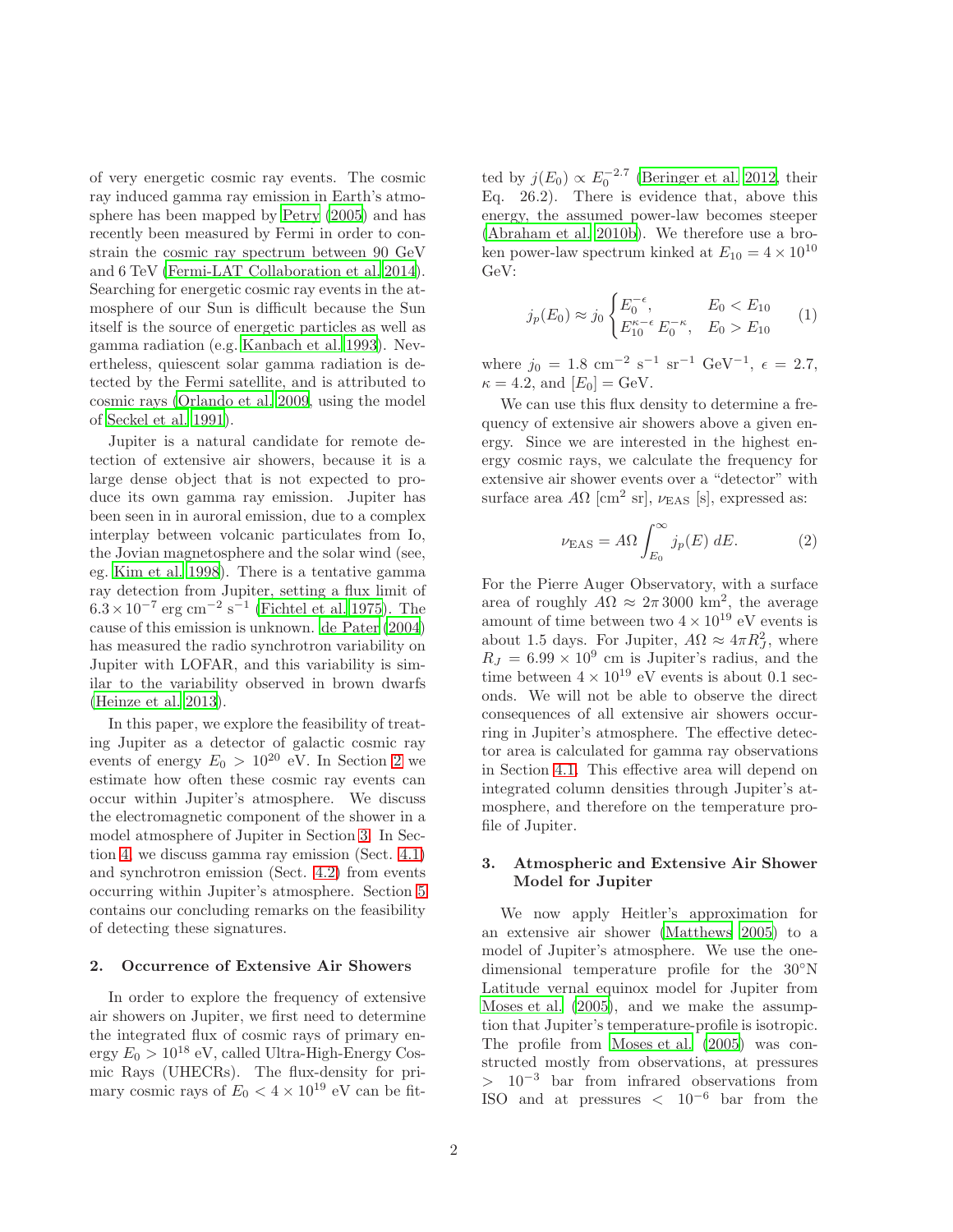Galileo probe. Between  $10^{-6}$  bar and  $10^{-3}$  bar, [Moses et al. \(2005\)](#page-8-14) assume isothermal temperatures. This temperature profile and bulk chemistry have an effect on the development of extensive air showers.

The penetration depth for an extensive air shower is parameterized by the shower age,  $s =$  $s(X)$ , such that  $s = 0$  corresponds to the initiating event,  $s = 1$  corresponds to the shower maximum, and  $s \to 3$  as  $X \to \infty$ . The relationship between s and X depends on various atmospheric properties. The shower age can be fit with a broken power law [\(Abraham et al. 2010c\)](#page-7-7):

$$
s(X) = \begin{cases} \frac{3}{1 + \frac{2\chi_0}{X} \log\left(\frac{E_0}{E_{\text{crit}}}\right)}, & E_0 \le E_9; \\ \frac{3}{1 + \frac{2\chi'_0}{X} \left| \log\left(\frac{E_0}{E_{\text{crit}}}\right) \right|^{0.35}}, & E_0 > E_9; \end{cases}
$$
(3)

where  $E_9 = 2 \times 10^{18}$  eV,  $\chi_0$  is the radiation path-length and  $\chi'_0$  is given its value such that  $s(X)$  is continuous over  $E_9$ . The values of the parameters  $r_M$ ,  $E_{\text{crit}}$  and  $\chi_0$  are taken from the Particle Data Group, <pdg.lbl.gov>, with the atmospheric chemical and physical properties taken from [Moses et al. \(2005\)](#page-8-14). For this model atmosphere,  $E_{\text{crit}} = 3.448 \times 10^8 \text{ eV}$  is the critical energy,  $\chi_0 = 63.04$  g cm<sup>-2</sup> and  $\chi'_0 = 277.2$  g cm<sup>-2</sup> are characteristic path-lengths.

The number of electrons in an extensive air shower,  $N_e$ , has been related to the energy of the initiating cosmic ray by [Nagano et al. \(1992,](#page-8-15) their Eq. 2.3). We use Heitler's approximation for the number of electrons at the shower maximum [\(Matthews 2005\)](#page-8-13):

<span id="page-3-2"></span>
$$
N_e \approx \frac{E_0}{10 \, E_{\text{crit}}} \tag{4}
$$

The normalized energy distribution of secondary electrons is independent of the energy and composition of the initial cosmic ray, according to COR-SIKA simulations [\(Nerling et al. 2006\)](#page-8-16). The analytic function for the distribution is [\(Nerling et al.](#page-8-16) [2006,](#page-8-16) their Eq. 9):

<span id="page-3-3"></span>
$$
\eta(s,E) = \frac{k_0 E \, e^{k_1 s - k_2 s^2}}{(E + 6.43 - 1.53s)(E + 168. - 42.1s)^s},\tag{5}
$$

where the parameters  $k_0 = 0.142$ ,  $k_1 = 6.180$  and  $k_2 = 0.606$ , and  $s(X)$  is the shower age. We use these calculations for hypothetical air showers in Jupiter's atmosphere in order to estimate their gamma ray and synchrotron signatures.

## <span id="page-3-0"></span>4. Direct Observation of Extensive Air Showers on Jupiter

We explore the feasibility of observing extensive air showers in Jupiter's atmosphere by gamma ray emission (Section [4.1\)](#page-3-1) and Synchrotron emission (Section [4.2\)](#page-4-0).

#### <span id="page-3-1"></span>4.1. Gamma Ray Emission

Extensive air showers begin with  $\pi^+$ ,  $\pi^-$  and  $\pi^0$  particles. The  $\pi^0$  particle decays quickly into  $2\gamma$ . After traveling a characteristic column on the order of the radiation length, the  $\gamma$ -rays will catastrophically produce  $e^+e^-$  pairs. These electrons in turn produce photons via Bremsstrahlung emission [\(Gaisser 1990\)](#page-8-17). We adopt the approximation of [Matthews \(2005\)](#page-8-13) and estimate that the number of photons from an electromagnetic subshower is  $\sim 10\times$  the number of electrons, keeping in mind that the flux spectrum produced by Bremsstrahlung is fairly flat up to the energy of the electron. We therefore make the crude approximation that photons spanning an energy of  $\Delta E_{\gamma}$  are of number  $N_{\gamma} \approx N_e(E_e)$  for all  $E_{\gamma} < E_e$ . We can determine  $N_e(E_e)$  from Eq.'s [\(4\)](#page-3-2) and [\(5\)](#page-3-3). These photons are spread over an area the size of  $\pi(\ell \tan \theta_c)^2$ , where  $\ell$  [cm] is the distance through the atmosphere between the initiating event for the air shower and the observer, which we take to be  $\sim$  5 AU, and  $\theta_c$  is the opening angle of the shower (Fig. [1\)](#page-5-0). The statistical root mean square of the angle between the axis of the shower and the photons is  $\theta_c \approx m_e c^2/E_e$  [\(Gaisser 1990\)](#page-8-17). The gamma ray fluence,  $\Phi$ , for an extensive air shower is approximately:

<span id="page-3-4"></span>
$$
\Phi \approx \int_{\Delta E_{\gamma}} \frac{N_{\gamma}(E_{\gamma}) dE_{\gamma}}{\pi \ell^2 \tan^2 \left( m_e c^2 / E_e \right)},
$$
(6)

where the integral is taken over the range of energies relevant for a given gamma ray detector,  $\Delta E_{\gamma}$ [eV]. Because the fluence depends on the square of  $\tan \theta_c$ , which for small angles is ~  $(E_e/m_ec^2)^2$ , the highest energy electrons in the distribution (Eq.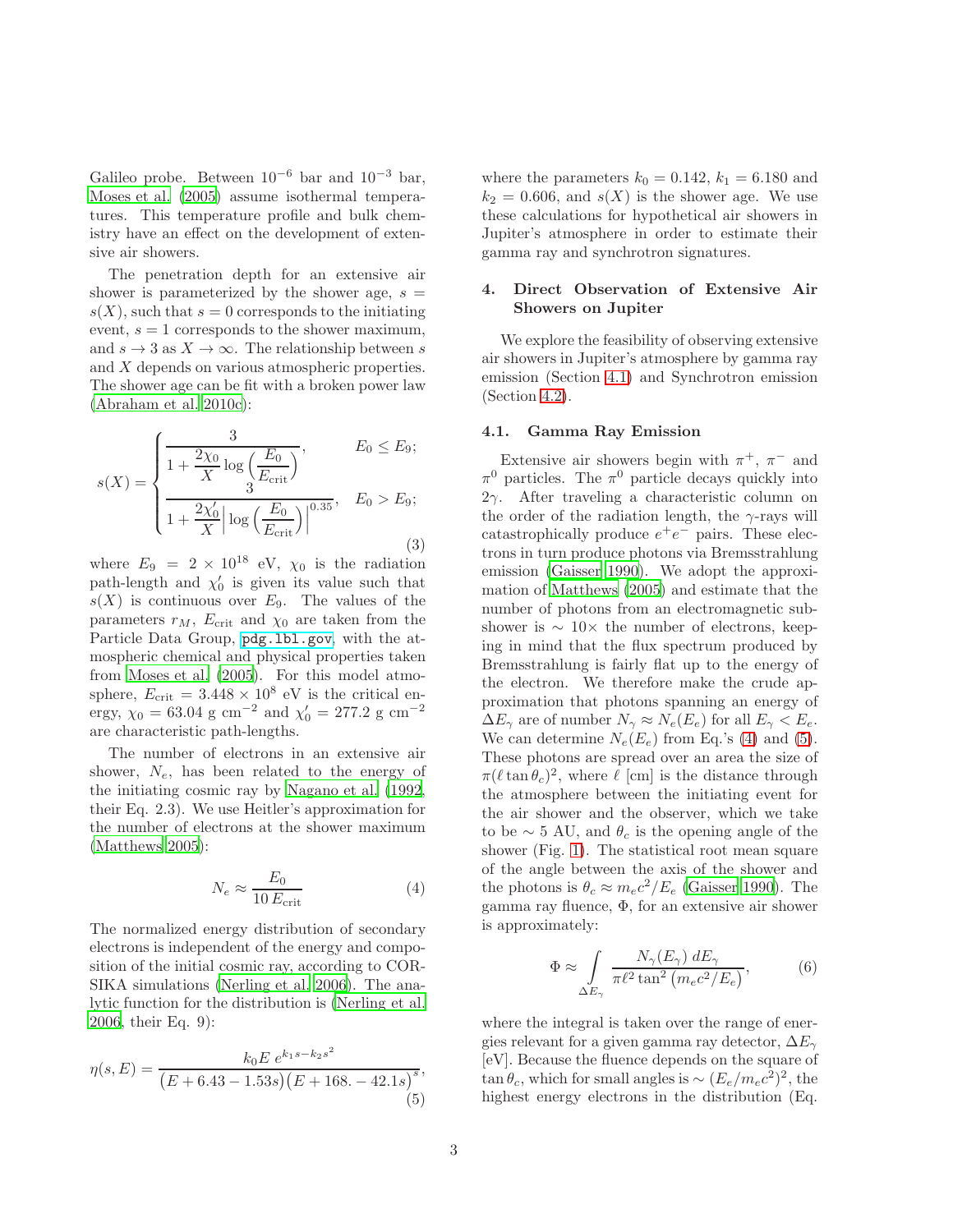[\(5\)](#page-3-3)) will determine the maximum fluence. The maximum fluence is only observed if the center of the gamma ray shower strikes the detector. The gamma rays produced by the highest energy electrons are effectively pencil beams, and so it is more likely to observe the gamma ray component at less than the maximum fluence. We will now consider the effective "detector area" for gamma ray emission from extensive air showers in Jupiter's atmosphere, and then will return to the question of whether Fermi-LAT can detect these showers.

Some extensive air showers will be directed toward the Earth, and will not have traveled though so much of Jupiter's atmosphere as to be significantly attenuated. If Jupiter is thought of as a giant cosmic ray detector, we can use this fact to estimate the effective detector area that Jupiter provides for observing cosmic rays. In order to make this estimate, we need to consider cosmic rays transiting through a ring in the upper atmosphere of Jupiter bookended by two column densities. For column densities below  $\sim 30 \text{ g cm}^{-2}$ , it is unlikely that UHECRs will experience a collision, and so the cosmic rays will stream through the atmosphere unaffected. For column densities much above  $\sim 710 \text{ g cm}^{-2}$ , the gamma ray signature from an extensive air shower will be attenuated by the atmosphere [\(Alvarez-Muniz et al.](#page-7-8) [2002;](#page-7-8) [Beringer et al. 2012](#page-7-5)). Extensive air showers will therefore be remotely observable at a range of column densities 30 g cm<sup>-2</sup>  $\lesssim X_{\perp} \lesssim 710$  g  $\text{cm}^{-2}$ . Above 710 g  $\text{cm}^{-2}$ , we assume complete attenuation, and below 710 g  $cm^{-2}$  we assume no attenuation (i.e. we assume the best-case scenario, that the shower maximum is achieved just before the shower exits the atmosphere of Jupiter). We calculate  $X_{\perp}$  using the density profile for Jupiter from [Moses et al. \(2005](#page-8-14)) as follows.

We can solve for the column density experienced by a cosmic ray penetrating into Jupiter, with its closest approach to the center of Jupiter a distance  $y$  [cm]. A diagram of the cosmic ray path is shown in Figure [1.](#page-5-0) The column density is obtained by solving the integral:

$$
X_{\perp}(y) = \int \limits_{-\sqrt{R_J^2 - y^2}}^{\sqrt{R_J^2 - y^2}} dx \ n\big(h(x, y)\big). \tag{7}
$$

where  $n(h)$  [cm<sup>-3</sup>] is the number density in

Jupiter's atmosphere at a hight  $h(x, y) = \sqrt{x^2 + y^2}$ . The solution of this integral for various values of  $y$  is plotted in Figure [2.](#page-5-1) The effective "detector" for the Jovian atmosphere is a ring with a surface area of  $A\Omega \approx 2rR_J\Omega$ , where  $r \approx 10^{-3}R_J$ . The solid angle,  $\Omega$ , through which the cosmic ray must travel in order to produce an air shower that Fermi can detect is restricted by the opening angle,  $\theta_c$ . The angular spread of extensive air showers occurring in the region 30 g cm<sup>-2</sup>  $\lesssim X_{\perp} \lesssim 710$  g  $\text{cm}^{-2}$  projects a ring at a distance  $\ell$  from Jupiter with surface area  $A\Omega \approx 4\pi \ell R_J m_e c^2/E_e$ .

We now compare the gamma ray fluence from an event in Jupiter's atmosphere, Φ, to the detection limit for gamma ray fluence for Fermi's Gamma-ray Burst Monitor (GBM) and Fermi LAT using the sensitivity estimates and the spectral range from [Meegan et al. \(2009\)](#page-8-18) and [Atwood et al. \(2009\)](#page-7-9), respectively. Fermi-GBM observes gamma rays in an energy range of  $\Delta E_{\gamma} = 0.008 - 10$  MeV and a sensitivity of  $\sim 10^{-5}$ erg cm<sup>-2</sup>, and Fermi-LAT with  $\Delta E_{\gamma} = 0.02 - 300$ GeV and a sensitivity of  $\sim 10^{-7}$  erg cm<sup>-2</sup>. At its highest fluence sensitivity, Fermi-LAT can achieve an angular resolution of  $\sim 0.5^{\circ}$ .

The detection limits for gamma ray fluence can be applied to Eq. [\(6\)](#page-3-4) in order to solve for  $E_e$ . The effective cosmic ray detector area for Jupiter, as observed by Fermi, is:

<span id="page-4-1"></span>
$$
A\Omega = \frac{2}{5} \left( \frac{R_J \Delta E_\gamma}{\ell \Phi} \right) \left( \frac{E_0}{m_e c^2} \right) \le 4\pi r R_J. \tag{8}
$$

We now solve Eq.  $(2)$ , using Eq.  $(8)$  for A $\Omega$ . Our resulting cosmic ray detection frequency for Fermi-LAT is presented as a function of the gamma ray fluence, Φ, and the energy of the extensive air shower, in Fig. [3.](#page-5-2) We predict that Fermi-LAT should be able to detect events of energy  $> 10^{21}$ eV with fluence 10<sup>−</sup><sup>7</sup> erg cm<sup>−</sup><sup>2</sup> at a rate of about one per month. Due to its lower energy range, we do not predict that Fermi-GBM will be able to detect any extensive air showers from Jupiter.

#### <span id="page-4-0"></span>4.2. Synchrotron Emission

The electronic component of an extensive air shower would have a characteristic spectroscopic signature due to synchrotron emission. We can calculate an approximate power-spectrum for the synchrotron emission from the relativistic electrons within our extensive air shower.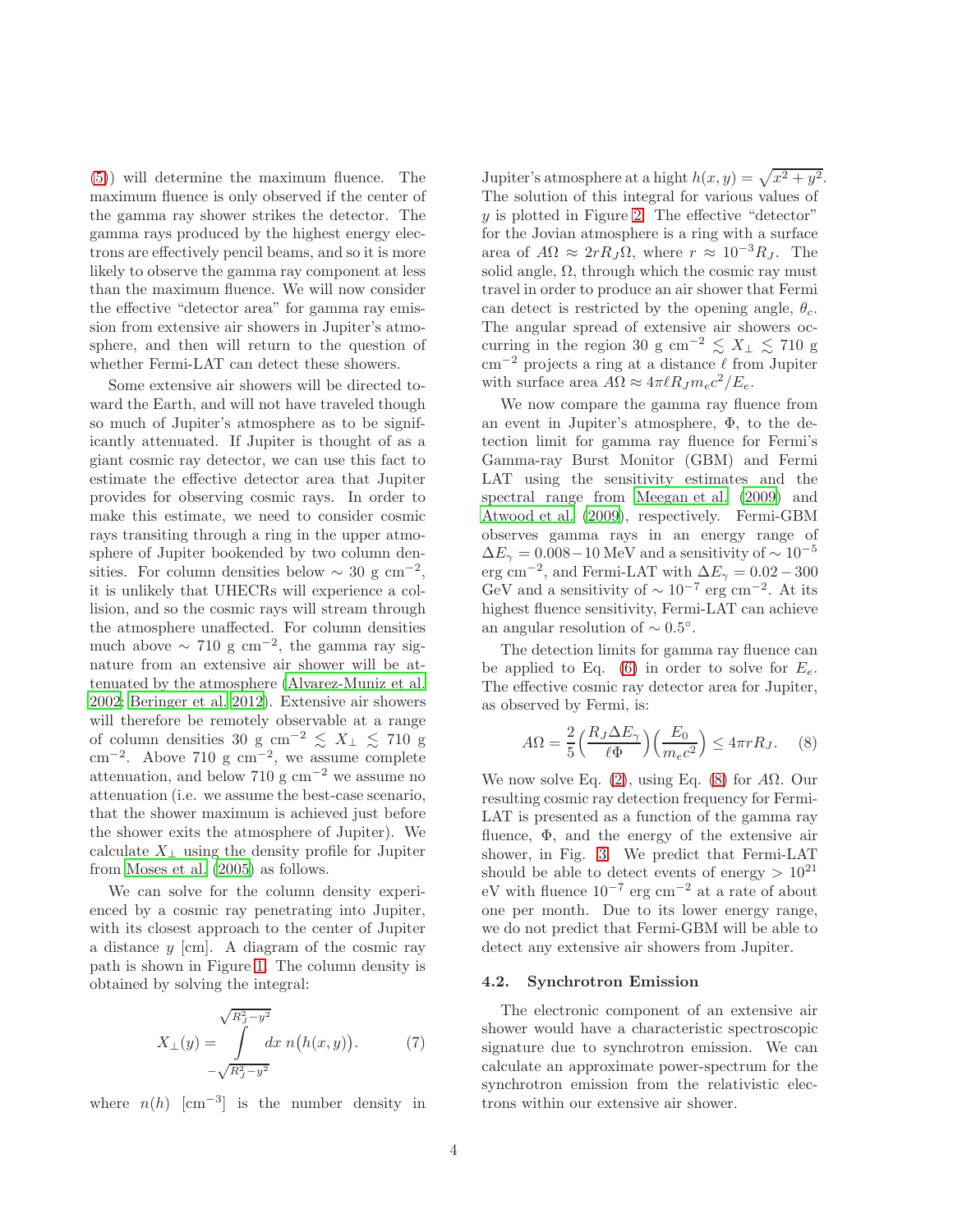

<span id="page-5-0"></span>Fig. 1.— Diagram of a cosmic ray initiating an extensive air shower and producing photons on a trajectory toward an observer on Earth. Cartesian coordinates are oriented such that the x-axis is along the path of the cosmic ray and extensive air shower.  $R_J = 6.9911 \times 10^9$  cm denotes the radius of Jupiter.





<span id="page-5-1"></span>Fig. 2.— The integrated column density,  $X_{\perp}$  [g  $\text{cm}^{-2}$ ] versus the ratio  $y/R_J$ . The blue shaded region represents the range of column densities where gamma rays from cosmic ray air showers could in principle be detected.

<span id="page-5-2"></span>Fig. 3.— A contour plot of cosmic ray frequency as a function of the energy of the extensive airshower,  $E_0$  [eV], and the gamma ray fluence [erg] cm<sup>−</sup><sup>2</sup> ] as observed by Fermi-LAT. The solid line indicates the maximum fluence from an extensive air shower of energy  $E_0$ .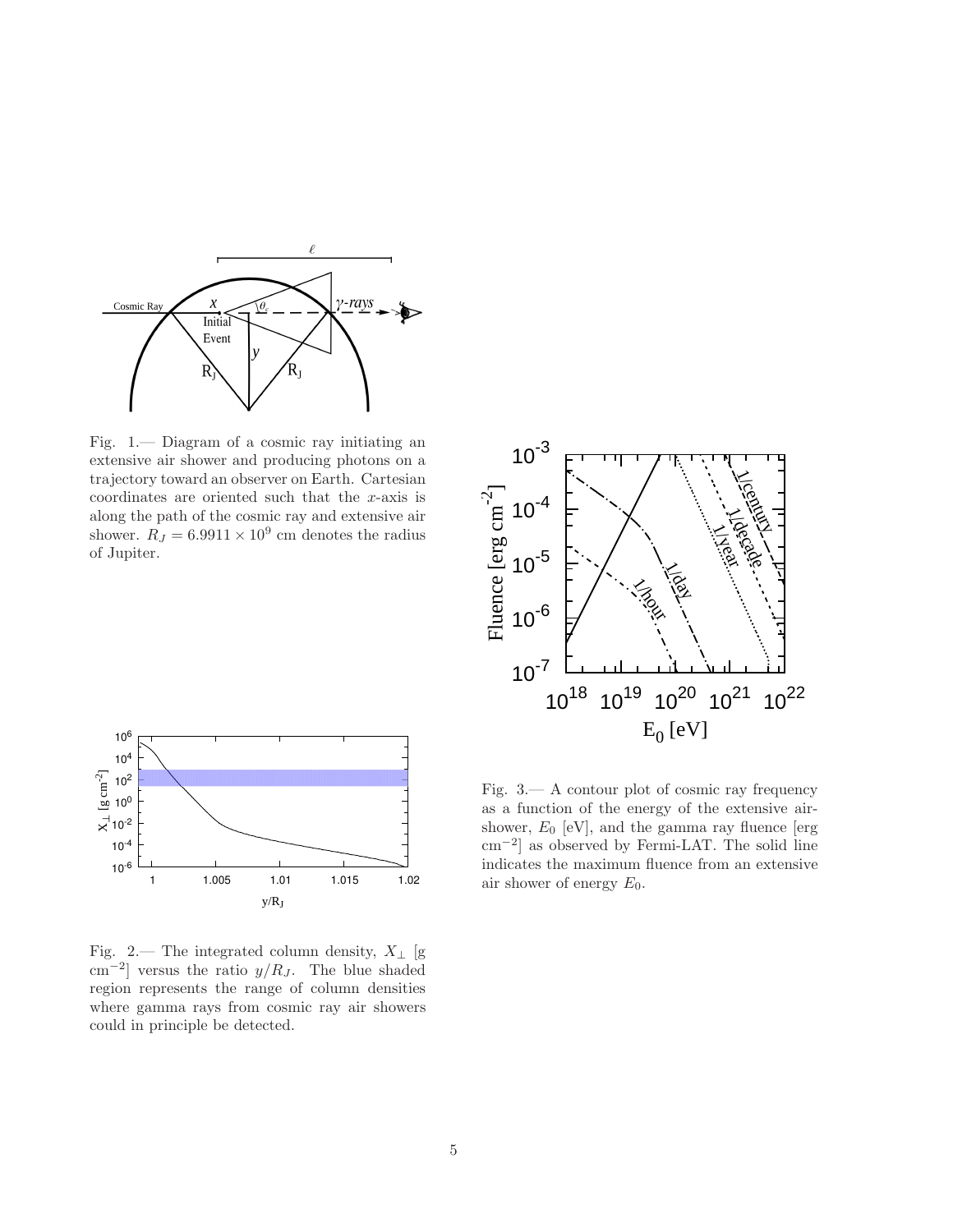Imagine a number of electrons,  $\mathcal{N}_{\gamma}$ , each in the same magnetic field, B, and each with the same velocity characterized by  $\gamma = (1 - v^2/c^2)^{-1/2}$ . These electrons will all radiate at an identical synchrotron frequency [\(Felten & Morrison 1966,](#page-7-10) their Eq. 29):

$$
\nu \left[ s^{-1} \right] \approx \frac{3e\gamma^2 B}{4\pi m_e c},\tag{9}
$$

and will radiate with a power [\(Felten & Morrison](#page-7-10) [1966,](#page-7-10) their Eq. 32):

$$
P\left[\arg s^{-1}\right] = \frac{2\gamma^2 e^4 B^2 \mathcal{N}_{\gamma}^2}{3m_e^2 c^3}.
$$
 (10)

Given a distribution of electrons,  $\eta(E)$ , from Eq. [\(5\)](#page-3-3), we can determine the power as a function of the frequency. The relativistic factor can be given as a function of the energy,  $\gamma = E/(m_e c^2) + 1$ , and we can give the electron energy in terms of the synchrotron frequency produced by electrons of that energy:

<span id="page-6-1"></span>
$$
E(\nu) = m_e c^2 \left( \sqrt{\frac{4\pi m_e c \nu}{3eB}} - 1 \right). \tag{11}
$$

The number of free electrons that will produce a synchrotron signature at the frequency  $\nu$  is then given by:  $\mathcal{N}_{\gamma} = N_e \eta(\nu)$ . For an extensive air shower,  $N_e$  from Eq. [\(4\)](#page-3-2) and  $\eta(\nu)$  comes from Eq. [\(5\)](#page-3-3) with the energy from Eq. [\(11\)](#page-6-1). The radiation power is then:

$$
P(\nu) = \frac{8\pi e^3 B N_e^2}{9m_e c^2} \nu \eta^2(E(\nu)).
$$
 (12)

The resulting synchrotron spectrum for extensive air showers is plotted as a function of  $\nu$  in Figure [4.](#page-7-11) Our results compare well with both the synthetic spectrum and radio observations presented in [Falcke & Gorham \(2003\)](#page-7-12), if the ambient magnetic field is set to 0.3 Gauss. [Falcke & Gorham](#page-7-12) [\(2003\)](#page-7-12) fit their synthetic spectrum (their Fig. 2) to the data from [Spencer \(1969\)](#page-8-19). The data can be well-fit by cosmic rays of energies  $10^{16}$  eV  $-10^{17}$  eV. Our comparison with the data from [Spencer \(1969\)](#page-8-19) for magnetic field strengths of 0.3- 0.5 Gauss is plotted in Figure [5.](#page-7-13) This comparison demonstrates the variation of the synchrotron power spectrum with cosmic ray energy.

Jupiter's magnetic field of  $B_J \sim 4$  G will shift the peak frequency of the synchrotron emission to approximately 6 mm, bringing the synchrotron signature into the detection range of the Atacama Large Millimeter/submillimeter Array. Although it may be virtually impossible to disentangle the synchrotron emission from extensive air showers from other microwave emission on Jupiter, coincident detections could be achieved by simultaneously observing Jupiter with a millimeter telescope and the Fermi LAT.

Since the peak frequency of the synchrotron emission depends on the energy distribution of the electrons, and this distribution is expected to be independent of the cosmic ray energy [\(Nerling et al. 2006\)](#page-8-16), the peak frequency of this emission will depend on the local magnetic field. If the local magnetic field where the extensive air showers occurs is different from  $B_J$ , then the peak frequency will shift as shown in Figure [4.](#page-7-11) Radio and infrared synchrotron emission from events on Jupiter is therefore also possible.

### <span id="page-6-0"></span>5. Concluding Remarks

We suggest observing Jupiter for signatures of very high energy cosmic ray events, first by considering how often extensive air showers occur on the surface of Jupiter, and then by examining the gamma ray and synchrotron signatures of such an air shower. If gamma ray observations could be connected to extensive air showers in Jupiter's atmosphere, this would afford the cosmic ray community a significantly larger detector area and could help constrain the cosmic ray spectrum above  $10^{20}$  eV. We can apply Jupiter's "detector" cross-section of  $3 \times 10^7$  km<sup>2</sup> to Eq. [\(2\)](#page-2-2) to estimate an expected cosmic ray event frequency. If the observed number of events significantly exceeded one every 12 hours, this would be evidence of GZK violation, where cosmic rays survive at energies greater than those at which interaction with the blueshifted cosmic microwave background becomes significant. This would imply either a local source of  $> 10^{20}$  eV cosmic rays or new physics. We suggest using the Fermi observatory to observe this gamma ray signature.

Brown dwarfs are comparable to Jupiter in size. Since brown dwarfs are far more distant than Jupiter, gamma ray detection of extensive air showers in their atmospheres would be unlikely in the foreseeable future. Nevertheless, it may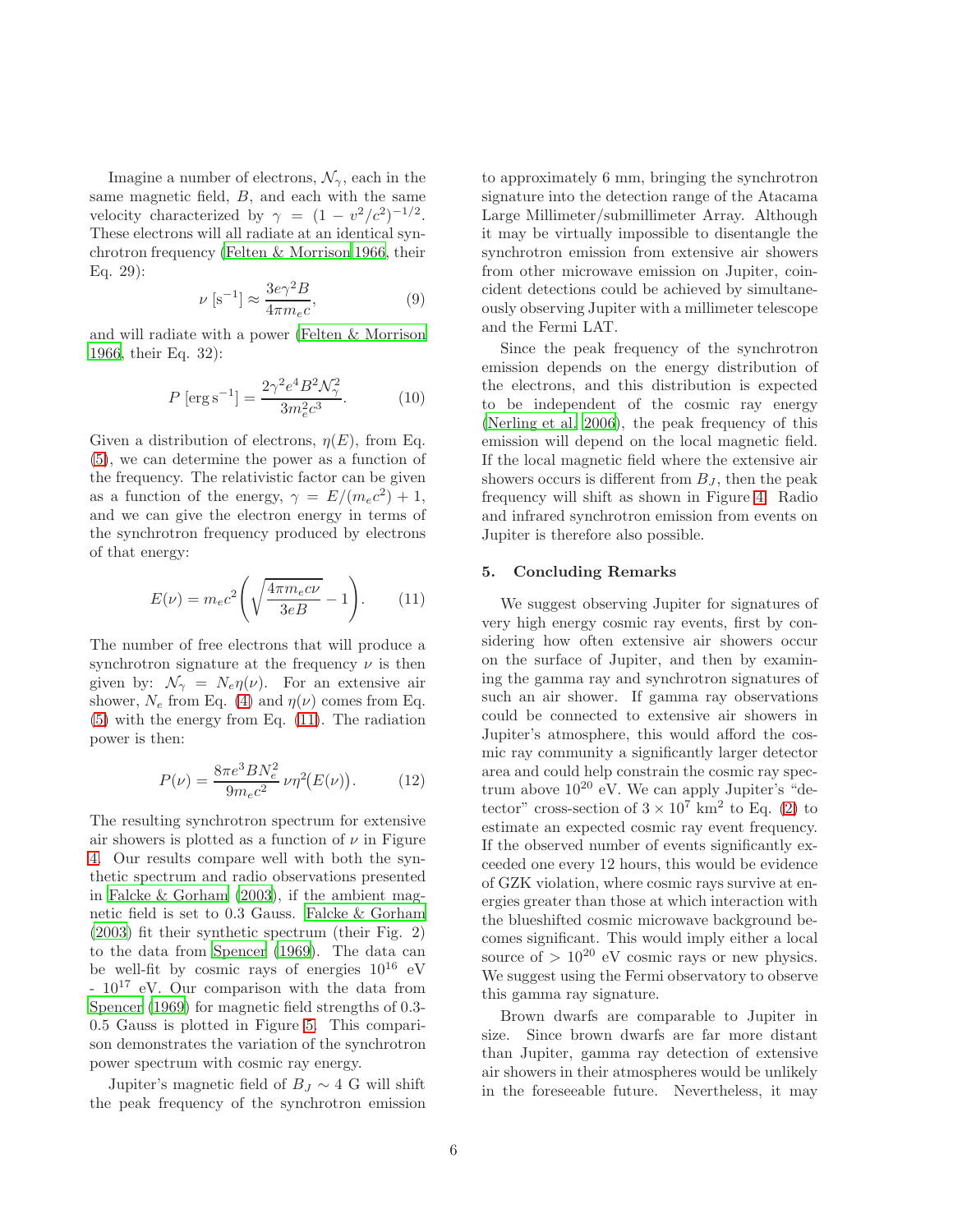

<span id="page-7-11"></span>Fig. 4.— The synchrotron emission power [erg  $s^{-1}$ ] for extensive air showers of energy  $10^{18}$  eV, at four different magnetic field strengths, ranging from 1 Gauss to 1 kGauss, as a function of frequency  $\nu$  [s<sup>-1</sup>].



<span id="page-7-13"></span>Fig. 5.— The synchrotron emission flux [W m<sup>−</sup><sup>2</sup>  $\text{Hz}^{-1}$  for extensive air showers of energy  $10^{16}$  –  $10^{17}$  eV, as a function of frequency,  $\nu$  [s<sup>-1</sup>] for magnetic field strengths of 0.3 Gauss (solid lines) and 0.5 Gauss (dashed lines). These spectra are compared to the data from [Spencer \(1969,](#page-8-19) black points).

be possible to observe the synchrotron emission from the electrons comprising extensive air showers, and the occurrence of extensive air-showers in atmospheres of free-floating substellar objects, far from any host star, may be an important source of electrification within their cloud layers. We will examine these possibilities in a later paper.

#### Acknowledgement

All authors highlight financial support of the European Community under the FP7 by an ERC starting grant. P.B.R. is grateful for critical corrections from Alan Watson on an earlier draft, Alexander MacKinnon for helpful discussions, and Ian Taylor for his technological support. We thank the anonymous referee for their helpful comments. This research has made use of NASA's Astrophysics Data System.

## REFERENCES

- <span id="page-7-1"></span>Abraham, J., Abreu, P., Aglietta, M., et al. 2010, Physics Letters B, 685, 239
- <span id="page-7-6"></span>Abraham, J., Abreu, P., Aglietta, M., et al. 2010b, PRL, 101, 6
- <span id="page-7-7"></span>Abraham, J., Abreu, P., Aglietta, M., et al. 2010c, PRL, 104, 9
- <span id="page-7-8"></span>Alvarez-Muniz, J., Engel, R., Gaisser, T. K., Ortiz, J. A. & Stanev, T. 2002, Phys Rev D, 66, 033011
- <span id="page-7-9"></span>Atwood, W. B., Abdo, A. A., Ackermann, M., et al. 2009, ApJ, 697, 1071
- <span id="page-7-0"></span>Auger, P., Ehrenfest, P., Maze, R., Daudin, J., & Fréon, R. A. 1939, Rev. Mod. Phys., 11, 288
- <span id="page-7-5"></span>Beringer, J., Arguin, J.-F., Barnett, R. M., et al. 2012, Phys. Rev. D, 86, 010001
- <span id="page-7-2"></span>Bertolami, O. & Carvalho, C. S. 2000, Phys. Rev. D, 61, 103002
- <span id="page-7-3"></span>Casanova, S., Aharonian, F. A., Fukui, Y., et al. 2010, PASJ, 62, 769
- <span id="page-7-4"></span>de Pater, I. 2004, Planet. Space Sci., 52, 1449
- <span id="page-7-12"></span>Falcke, H., & Gorham, P. 2003, Astroparticle Physics, 19, 477

<span id="page-7-10"></span>Felten, J. E., & Morrison, P. 1966, ApJ, 146, 686